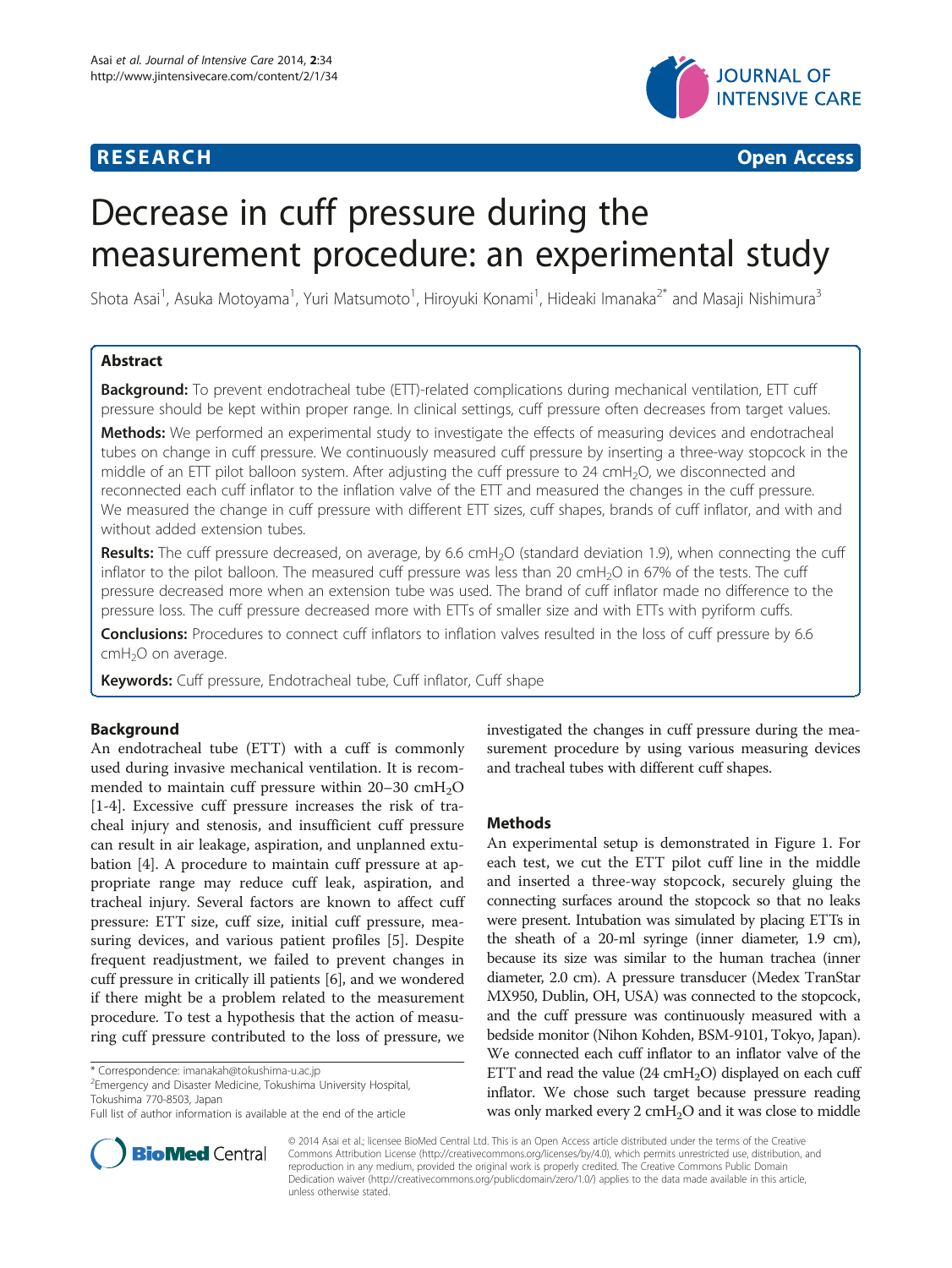<span id="page-1-0"></span>

of recommended range (20–30 cmH<sub>2</sub>O). After adjusting the cuff pressure to  $24 \text{ cm} + 1.00$  using a cuff inflator, we waited for equilibrium for about 1 min, disconnected and reconnected the cuff inflator to the inflation valve of the ETT, and calculated the decrease in cuff pressure ( $\Delta P_{\text{cuff}}$ ) when reconnecting the cuff inflator. In a preliminary run, by monitoring the cuff pressure continuously, we had confirmed that the cuff

pressure was stable for 30 min without reconnecting the cuff inflator.

We tested three sizes of ETT (internal diameter of 7, 8, and 9 mm) and two cuff shapes—spherical (Blueline, Portex Inc., Keene, NH, USA) and pyriform (TaperGuard Evac, Coviden, Dublin, Ireland)—and both with and without extension tubes, three brands of cuff inflator— Cuff Control Inflator, Sofit (both VBM Medizintechnik

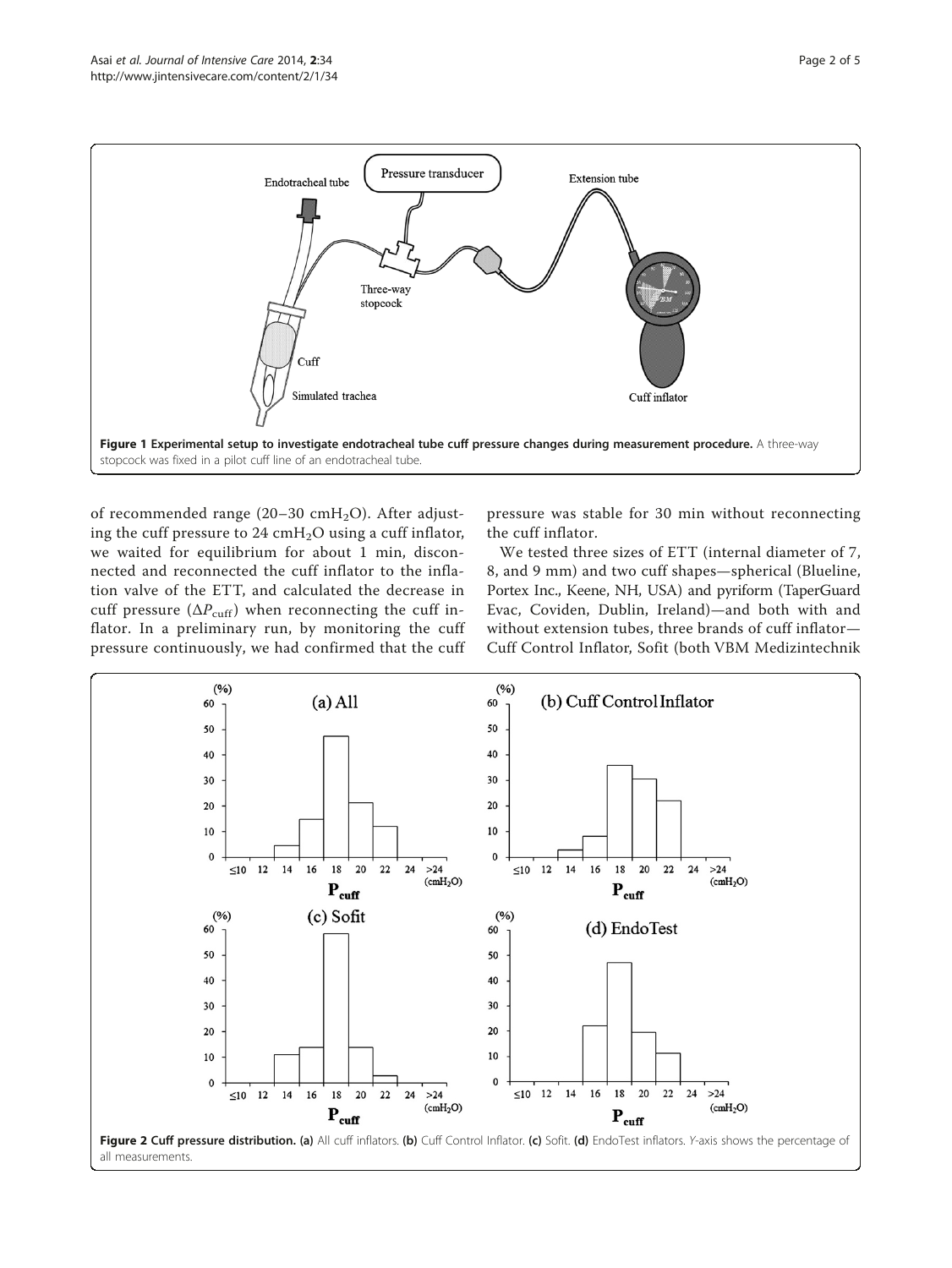<span id="page-2-0"></span>

GmbH, Sulz am Neckar, Germany), and EndoTest (Rüsch Inc., Duluth, Germany). Because the manufacturer's manual recommended an addition of an extension tube during cuff pressure measurement, we evaluated the effects of the extension tube which was placed between the pilot cuff and the cuff inflator. The same person (SA) repeated the whole test for three times with each combination of ETT size (three kinds), cuff shape (two), and cuff inflator (three), and with or without extension tube (two), resulting in total of 108 measurements. The whole experiment was done in an air-conditioned room (24°C–25°C) of the intensive care unit at daytime. This study was approved by the ethics committee of the Tokushima University Hospital.

# Statistical analysis

Numerical data are shown as mean ± standard deviation, when normally distributed. Comparisons of the decrease in cuff pressure were performed with analysis of variance. When significant differences were observed, multiple comparison testing of means was performed using the paired t test with the Bonferroni correction. When not normally distributed, nonparametric tests (Friedman test followed by Wilcoxon signed rank test) were performed. Significance was considered when  $p$  value was less than 0.05. Statistical analysis was performed using commercial statistical software (SPSS Inc., Chicago, IL, USA).

## Results

The cuff pressure decreased by  $6.6 \pm 1.9 \text{ cm}$  H<sub>2</sub>O on average with and without extension tubes, when reconnecting the cuff inflator to the pilot balloon. Combining the data from all cuff inflators, the cuff pressure was below 20  $cmH<sub>2</sub>O$  in 67% of the measurements and always less than  $22$  cmH<sub>2</sub>O (Figure [2](#page-1-0)a). Three brands of cuff inflators showed similar but different distributions of cuff pressure (Figure [2](#page-1-0)b,c,d). Figure 3 shows a representative tracing of cuff pressure change.

Effects on  $\Delta P_{\text{cuff}}$  values of extension tube, cuff shape, and ETT size are summarized in Table 1. When an extension tube was present,  $\Delta P_{\text{cuff}}$  values were significantly larger than when absent  $(7.5 \pm 1.9 \text{ cmH}_2\text{O} \text{ vs. } 5.6 \pm 1.4 \text{ cmH}_2\text{O}$ ,  $p < 0.001$ ). There were no significant differences in  $\Delta P_{\text{cuff}}$ values among three brands of cuff inflator: Cuff Control Inflator,  $7.6 \pm 1.7$  cmH<sub>2</sub>O; Sofit,  $7.8 \pm 1.5$  cmH<sub>2</sub>O; and EndoTest,  $8.2 \pm 1.4$  cmH<sub>2</sub>O ( $p = 0.50$ ). The  $\Delta P_{\text{cuff}}$  values with pyriform cuffs were significantly larger  $(7.9 \pm 1.5)$ cmH<sub>2</sub>O) than those with spherical cuffs  $(5.3 \pm 1.3 \text{ cm}H_2O)$ ( $p < 0.001$ , Figure [4\)](#page-3-0). With different ETT sizes, the  $\Delta P_{\text{cuff}}$ values were 9 mm,  $6.3 \pm 2.0 \text{ cm} +12.0$ ; 8 mm,  $6.6 \pm 2.1$ cmH<sub>2</sub>O; and 7 mm,  $6.8 \pm 1.6$  cmH<sub>2</sub>O (Figure [4](#page-3-0)).

# **Discussion**

In this study, we found that when reconnecting a cuff inflator to a pilot balloon, the cuff pressure decreased by  $6.6 \pm 1.9$  cmH<sub>2</sub>O. This is the first report demonstrating that the procedure for cuff pressure measurement contributes to loss of cuff pressure. The gas pathway within the measuring device needs to have pressure equalization which is proportional to the volume of the pathway. We assume that when connecting the cuff inflator to the pilot balloon, the air compressed inside the cuff escapes into the measurement system, resulting in significant pressure

Table 1 Effects of extension tube, cuff shape and tube size of endotracheal tubes on cuff pressure drop during measurement procedure

|       | With an extension tube |  |                                                                                               | Without an extension tube |  |  |
|-------|------------------------|--|-----------------------------------------------------------------------------------------------|---------------------------|--|--|
|       | 7 mm                   |  | 8 mm 9 mm 7 mm 8 mm 9 mm                                                                      |                           |  |  |
| shape |                        |  | Pyriform $8.9 \pm 0.7$ $9.4 \pm 0.5$ $9.2 \pm 0.6$ $6.5 \pm 1.1$ $6.6 \pm 1.1$ $6.5 \pm 0.6$  |                           |  |  |
| shape |                        |  | Spherical $6.2 \pm 1.0$ $5.9 \pm 1.5$ $5.6 \pm 0.8$ $5.4 \pm 1.2$ $4.4 \pm 0.6$ $4.1 \pm 1.0$ |                           |  |  |

Mean  $\pm$  SD (cmH<sub>2</sub>O). The cuff pressure drops are shown for three sizes of endotracheal tubes (internal diameter, 7, 8, and 9 mm), with or without an extension tube, and two kinds of cuff shapes (pyriform and spherical).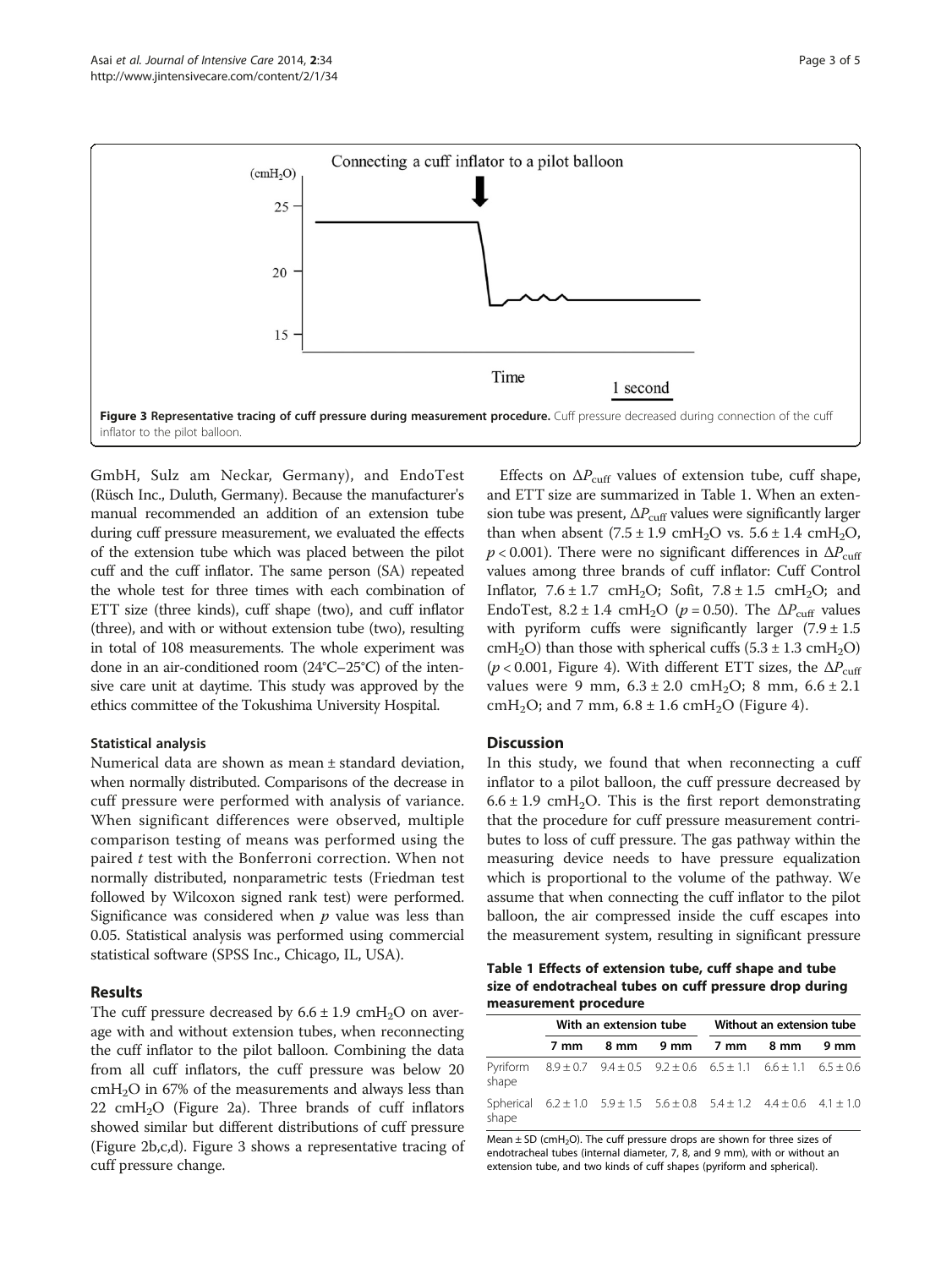<span id="page-3-0"></span>

loss, because the pressure in the cuff is 24 cmH<sub>2</sub>O and the pressure in the cuff inflator and extension tube is 0 cmH2O. Cuff pressure decreased more when an extension tube was attached. It was likely that the compliance of the measurement system was increased by adding an extension tube, resulting in greater loss of cuff pressure. To avoid these effects, we recommend connecting the cuff inflator directly to the pilot balloon.

Whereas Blanch et al. have reported significant differences among different brands of cuff inflators [[7\]](#page-4-0), we found no difference in  $\Delta P_{\text{cuff}}$  values among three tested brands of cuff inflator, possibly because the three devices had similar compliance. Blanch et al. speculated that different compressive volumes among the tested cuff inflators resulted in differences in cuff pressure readings. In contrast, prior to this study, we measured the compliance of cuff inflators without an extension tube by injecting the air in 0.5-ml step and found that the compliance was similar (between 0.018 and 0.020 ml/cmH<sub>2</sub>O). Because the greatest drops in cuff pressure were recorded with a combination of pyriform cuffs and 8-mm size ETT (Table [1](#page-2-0)), it can be assumed that such configurations have the lowest system volume. Nseir et al. have also reported greater changes in cuff pressure with pyriform cuffs than with standard cuffs [[8\]](#page-4-0). Our findings suggest that  $\Delta P_{\text{cuff}}$  depends on cuff shape and volume and that when small-volume cuffs are used, cuff pressure requires more careful control.

This study has several limitations. First, we continuously monitored cuff pressure during measurement procedures only in an experimental setup. Because the syringe used in this study has rigid properties and smaller inner diameter than the trachea, the pressure change may be magnified when compared with a flexible tracheal model. Only the same person (SA) performed the connection/disconnection procedure. Further study is needed to confirm whether

similar pressure loss occurs with patients in clinical settings during cyclical mechanical ventilation. Second, we did not investigate long-term changes in cuff pressure or the effects of mechanical ventilation on cuff pressure. Monitoring of long-term changes in cuff pressure may also be important in preventing intubation-related complications. Our results suggest that it may be prudent to use devices that intermittently measure and adjust cuff pressure without extension tubes or continuously adjust cuff pressure.

## Conclusion

The cuff pressure dropped by 6.6  $cmH<sub>2</sub>O$  on average when connecting a cuff inflator to an inflation valve of the endotracheal tube. The use of an extension tubing and endotracheal tube with pyriform cuff was associated with larger cuff pressure drop.

#### Abbreviations

ETT: endotracheal tube;  $\Delta P_{\text{cuff}}$ : decrease in cuff pressure.

#### Competing interests

The authors declare that they have no competing interests.

#### Authors' contributions

SA established the design of the study, collected the data, and drafted the manuscript. AM, YM, and HK established the design of the study and collected the data. HI assessed the experiment, performed statistical analysis, and revised the manuscript. MN revised the manuscript. All authors read and approved the final manuscript.

#### Author details

<sup>1</sup>The University of Tokushima Graduate School, Tokushima 770-0855, Japan 2 Emergency and Disaster Medicine, Tokushima University Hospital, Tokushima 770-8503, Japan. <sup>3</sup> Emergency and Critical Care Medicine Tokushima University Hospital, Tokushima 770-8503, Japan.

#### Received: 28 January 2014 Accepted: 14 May 2014 Published: 2 June 2014

#### References

1. Sengupta P, Sessler DI, Maglinger P, Wells S, Vogt A, Durrani J, Wadhwa A: Endotracheal tube cuff pressure in three hospitals, and the volume